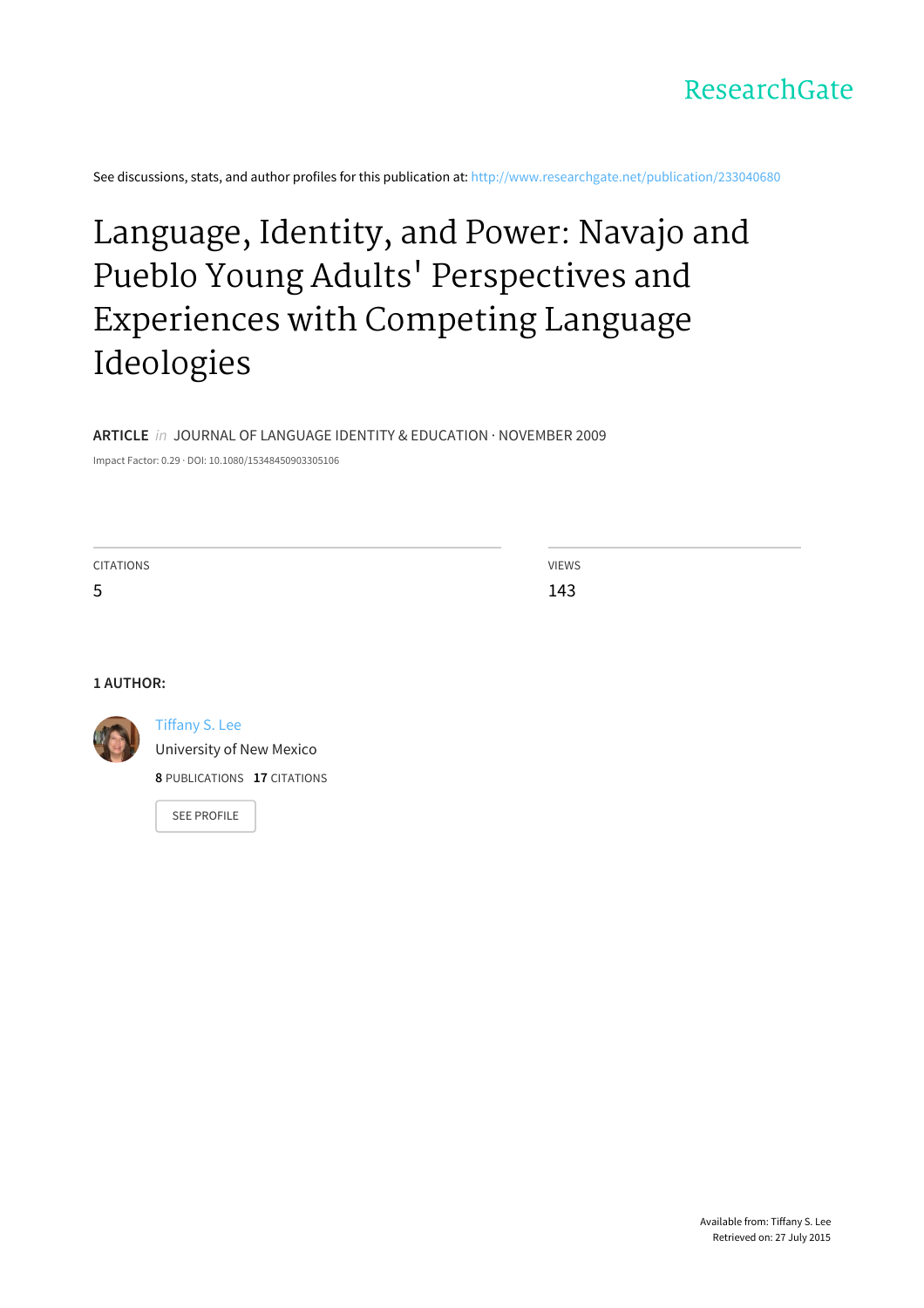This article was downloaded by: [Lee, Tiffany S.] On: 18 November 2009 Access details: Access Details: [subscription number 916999081] Publisher Routledge Informa Ltd Registered in England and Wales Registered Number: 1072954 Registered office: Mortimer House, 37- 41 Mortimer Street, London W1T 3JH, UK



To cite this Article Lee, Tiffany S.(2009) 'Language, Identity, and Power: Navajo and Pueblo Young Adults' Perspectives and Experiences with Competing Language Ideologies', Journal of Language, Identity & Education, 8: 5, 307 — 320 To link to this Article: DOI: 10.1080/15348450903305106 URL:<http://dx.doi.org/10.1080/15348450903305106>

# PLEASE SCROLL DOWN FOR ARTICLE

Full terms and conditions of use:<http://www.informaworld.com/terms-and-conditions-of-access.pdf>

This article may be used for research, teaching and private study purposes. Any substantial or systematic reproduction, re-distribution, re-selling, loan or sub-licensing, systematic supply or distribution in any form to anyone is expressly forbidden.

The publisher does not give any warranty express or implied or make any representation that the contents will be complete or accurate or up to date. The accuracy of any instructions, formulae and drug doses should be independently verified with primary sources. The publisher shall not be liable for any loss, actions, claims, proceedings, demand or costs or damages whatsoever or howsoever caused arising directly or indirectly in connection with or arising out of the use of this material.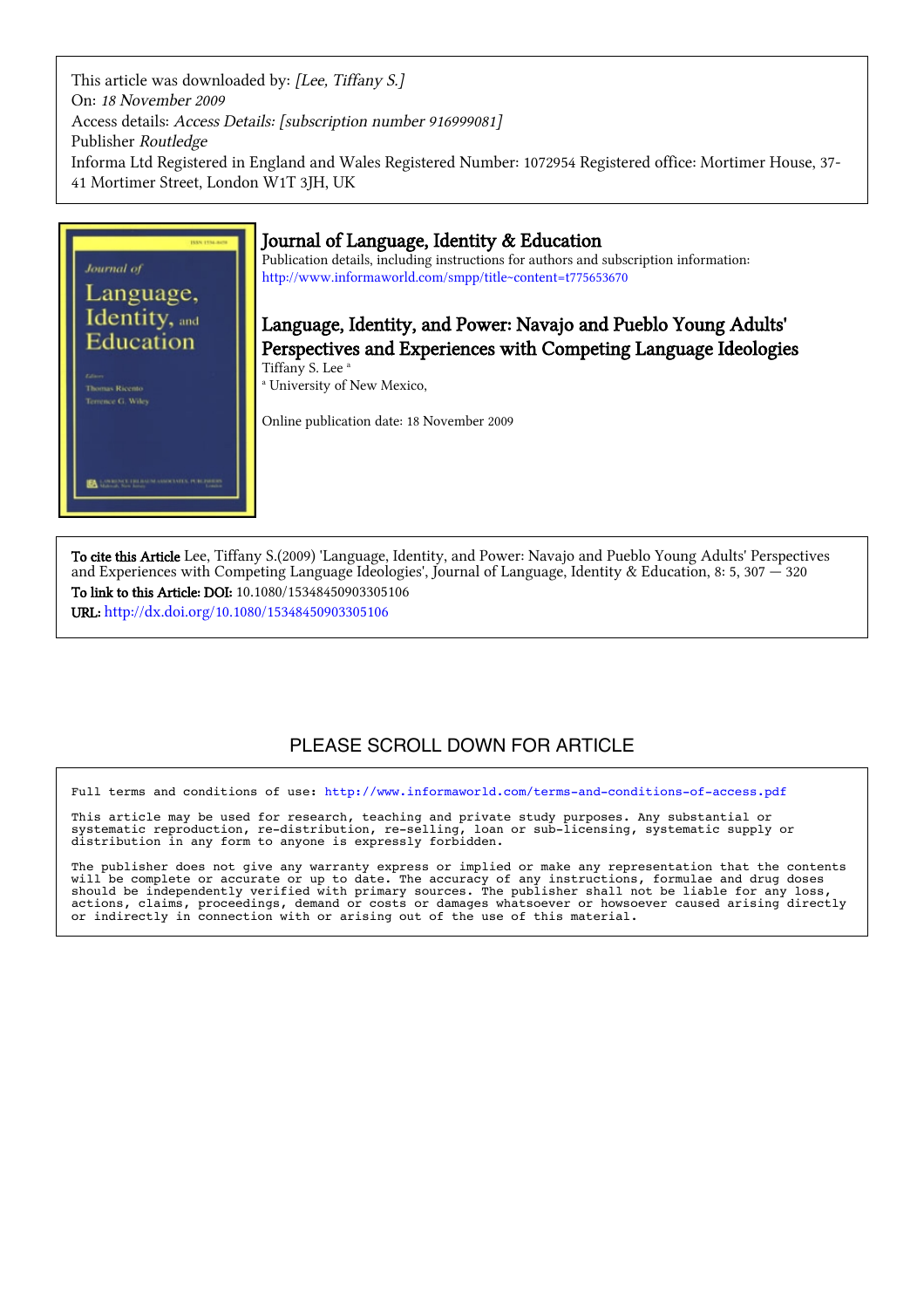

# Language, Identity, and Power: Navajo and Pueblo Young Adults' Perspectives and Experiences with Competing Language Ideologies

## Tiffany S. Lee

*University of New Mexico*

Native American languages, contemporary youth identity, and powerful messages from mainstream society and Native communities create complex interactions that require deconstruction for the benefit of Native-language revitalization. This study showed how Native youth negotiate mixed messages such as the necessity of Indigenous languages for cultural continuity and a belief in the superiority of English for success in American society. Interviews and reflective writing from Navajo and Pueblo youth constituted the counter-narratives that expressed the youth's concerns, values, frustrations, celebrations, and dilemmas with regard to their heritage language and identity. The youth perspectives extended across 5 thematic areas: respect, stigmatization and shame, marginalization, impact on identity, and agency and intervention. These counter-narratives demonstrate that the Indigenous language plays an important and complex role in contemporary youth identity. Yet, their Indigenous consciousness was not diminished by limited fluency in their heritage language—an important finding for inspiring a commitment to language revitalization.

Key words: Indigenous language, language ideology, language revitalization, youth identity, counter-narrative

In a small, rural community in the interior of the Navajo Nation, there is a school that has achieved worldwide recognition for its incorporation of Navajo language, literacy, and cultural knowledge into every subject area and every grade, kindergarten through 12. The school's former director reported that in the early 1980s, 90% of the students who entered the school were Navajo speakers. The school reinforced these students' intellectual, personal, and social development through their first language. Some 10 to 15 years later, the director reported that, at that time, the first language of 90% of kindergarten students at this school was English. Language shift (when a child's first language is no longer her or his primary language) occurred among the families of these children in this community despite the school's efforts and success at implementing a Navajo-language curriculum. Why were the parents of these families, most of whom had attended this school and benefited from its Navajo-language focus, electing to raise their children in English? What was influencing their language choices in their homes, in the school, and in the community?

Correspondence should be sent to Tiffany S. Lee, University of New Mexico, MSC06 3740, 1 University of New Mexico, Albuquerque, NM 87131-0001. E-mail: tslee@unm.edu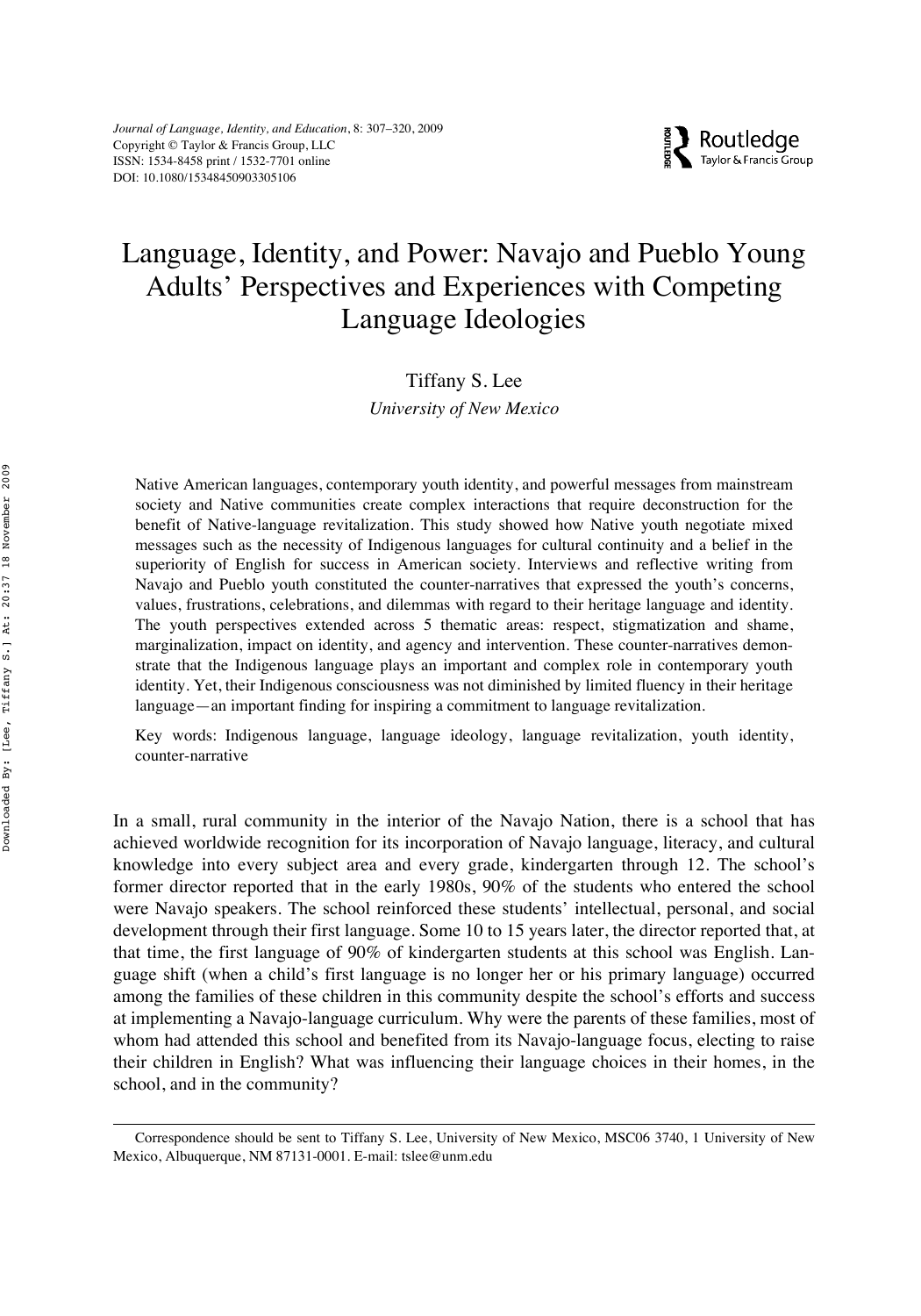In the Native American Studies courses I teach, I have many students from the various New Mexico Pueblo communities. They have shared many of their stories of the language change and choices of their families, which often included a prevalent use of English in home and community activities despite the communal value placed on their Native language for religious and ceremonial practices. Smolkin and Suina (1996) depicted a similar story of a Pueblo teacher, Laurencita, who recognized the disappearance of her Native language in the daily village functions. This prompted the community to call on the school to provide a bilingual program, which contrasted strongly with stances by many Pueblos who believed their language belonged in the home and village, not in school.

This study addresses the issues presented in the previous scenarios by specifically examining the perspectives of Native youth and young adults on the place of their heritage language in their lives, their communities, and their future. The study examines contemporary Native life, which provides a unique set of circumstances and experiences that shapes youth perspectives. Native youth and young adults are cognizant of the nature of language shift and language loss in their communities (Lee, 2007; McCarty, Romero, & Zepeda, 2006). They have expressed their concern with their language vanishing, and they are negotiating what it means to be a Native person in today's society with or without their language.

Native youth recognize messages in their communities about the importance of retaining cultural and linguistic knowledge for cultural sustainability, and they recognize messages about the importance of English and Western education for achieving success in life equated with U.S. mainstream goals, such as job security and material wealth. Often the two are perceived to be in opposition, as though one cannot be both successful in the larger society while also maintaining Native languages and cultural lifeways. Both positions about retaining the Native language from the community and the importance of English emanating from school and society represent powerful influences on Native students' language choices and sense of identity.

The relationship between language and identity is also complex. How Native youth interpret the connection of their heritage language to their sense of self is not well understood. Hence, language, identity, and power are juxtaposed in ways that require deconstruction and understanding. A better understanding is needed of how Navajo and Pueblo youth relate language and identity and how powerful sources of influence in their lives from their communities and the larger society affect their perceptions. This study attempted to examine how Navajo and Pueblo youth are interpreting messages of language loss and vitality, and how they are defining their place as a member of their Native-language community, whether or not they can speak their ancestral language.

#### MIXED MESSAGES

Native youth receive contrasting messages from within their families and communities regarding the role of their Native language in their lives today, and they receive competing messages from school and the larger society about the superiority of English over Native languages and about the importance of English for achieving success in life. This section examines what the literature tells us about these mixed messages in various contexts.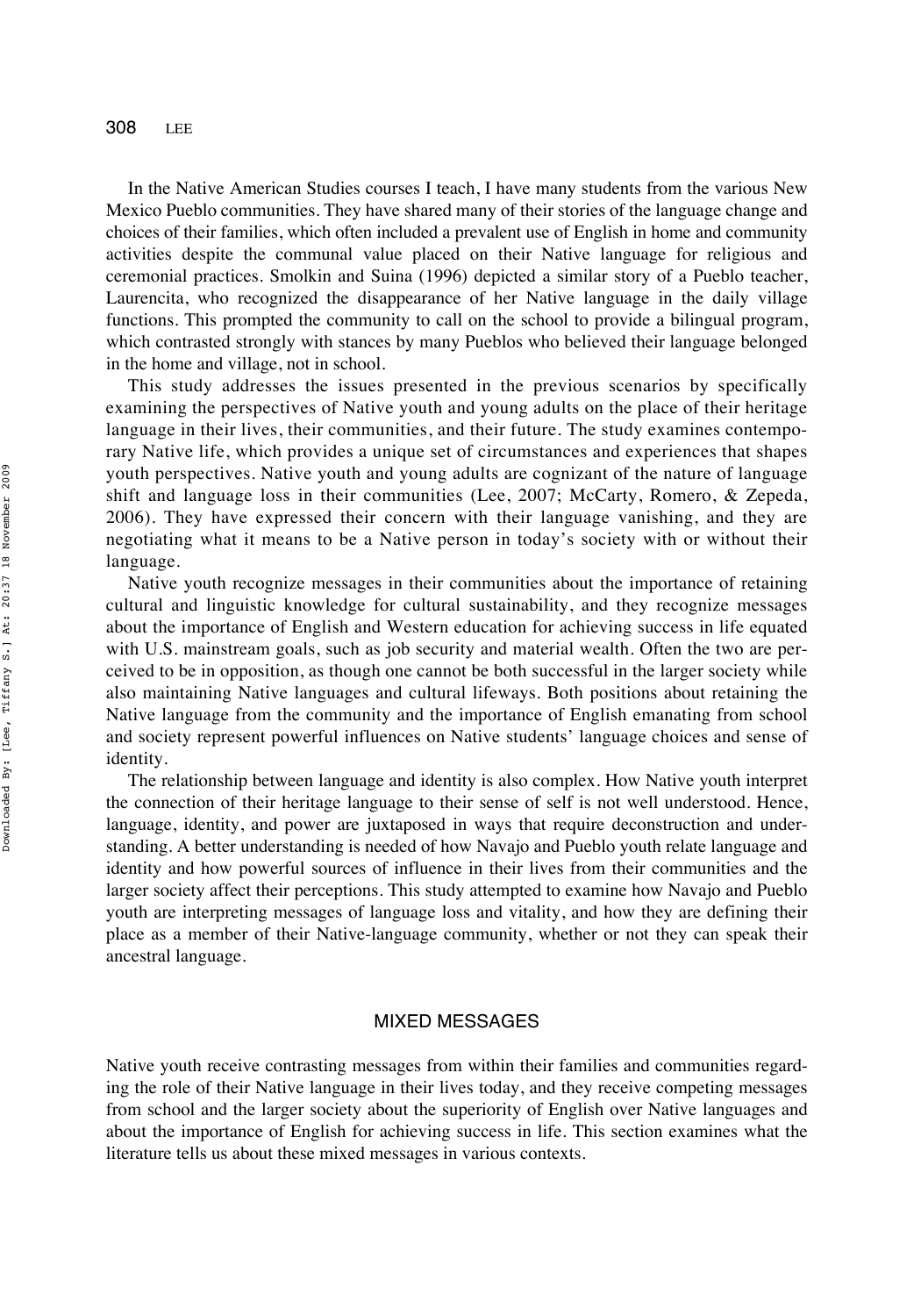An abundance of research has examined the nature of language loss, change, and revitalization among Native American and other Indigenous peoples (Benjamin, Pecos, & Romero, 1996; Crawford, 1996; Holm & Holm, 1995; McCarty & Zepeda, 1998; Pease-Pretty On Top, 2004; Sims, 2001; Wilson, 1999). Native Americans are not alone in their experiences with language loss, as most of the world's heritage languages also are vanishing (Fishman, 1991, 2001; Krauss, 1992).

There is less research on Native American young adults' language use or attitudes. In one important study that included many interviews with Native youth in the U.S. Southwest, messages and perceptions regarding language attitudes and language use between youth and adults were vastly different (McCarty et al., 2006). In some cases, the youth seemed to express feelings of linguistic shame. However, teachers attributed this to apathy, not shame, on the part of these youth. McCarty, Romero, and Zepeda (2006) also found that Navajo youth and their teachers had different perceptions of the number of Navajo speakers in their school. The adults reported that between 30% and 50% of youth in their school could speak Navajo, whereas Navajo youth perceived this percentage to be between 75 and 80. To explain this difference, the authors noted that many youth viewed speaking Navajo as an "emblem of shame" and hence, give the impression they do not have Navajo language skills when in school (McCarty et al., 2006, p. 38). In this example, Navajo youth exhibit their agency by marking Navajo language use as shameful and generating a conscious response not to speak or demonstrate ability to speak the language.

Additionally, students chose not to speak their language if they felt scolded or teased by their relatives or peers for mispronunciation or grammatical errors of Navajo words and phrases. Students heard rhetoric in school that speaking Navajo was not popular, yet they also received messages from their families and communities about the necessity to speak Navajo to truly identify as a Navajo person. When they were shamed for their efforts, students expressed frustration and reluctance to keep learning (cf. Lee, 2007). Complicating this is the existence of clashing perspectives: while teachers viewed students' behavior as not caring about their language, students viewed teachers as not caring about them (McCarty et al., 2006). Quijada (2008) found similar sentiments among Pueblo students. She described how Pueblo students' attachment to their home and community was often disregarded by their teachers, thus negatively affecting their relationships. The varied perceptions of and misunderstanding between youth and adults and between teachers and students create a complex web of messages youth interpret in various ways. Youth resolve these interactions in multiple ways as well, but as the present study shows, they nonetheless maintain their sense of agency and power over their decisions to use or not use their language.

Several Pueblo peoples' perspectives demonstrate similar complexity and mixing of messages from family and society. Nicholas (2005) shared her response to disenfranchising messages about her Hopi language from family and school by "putting aside" her language and culture so that it would not interfere with her educational success. She now works to fill the void left by putting her language and culture aside and in this effort is reclaiming her Hopi identity (see also Nicholas, 2009).

Joseph Suina of Cochiti Pueblo described his first experiences at school in the 1950s and how being forced to speak only English and take on Western American values competed with his Cochiti language and Pueblo lifestyle. It created ambivalent feelings toward his beloved grandmother's home. He eloquently stated the effect of Western values and schooling on Native people: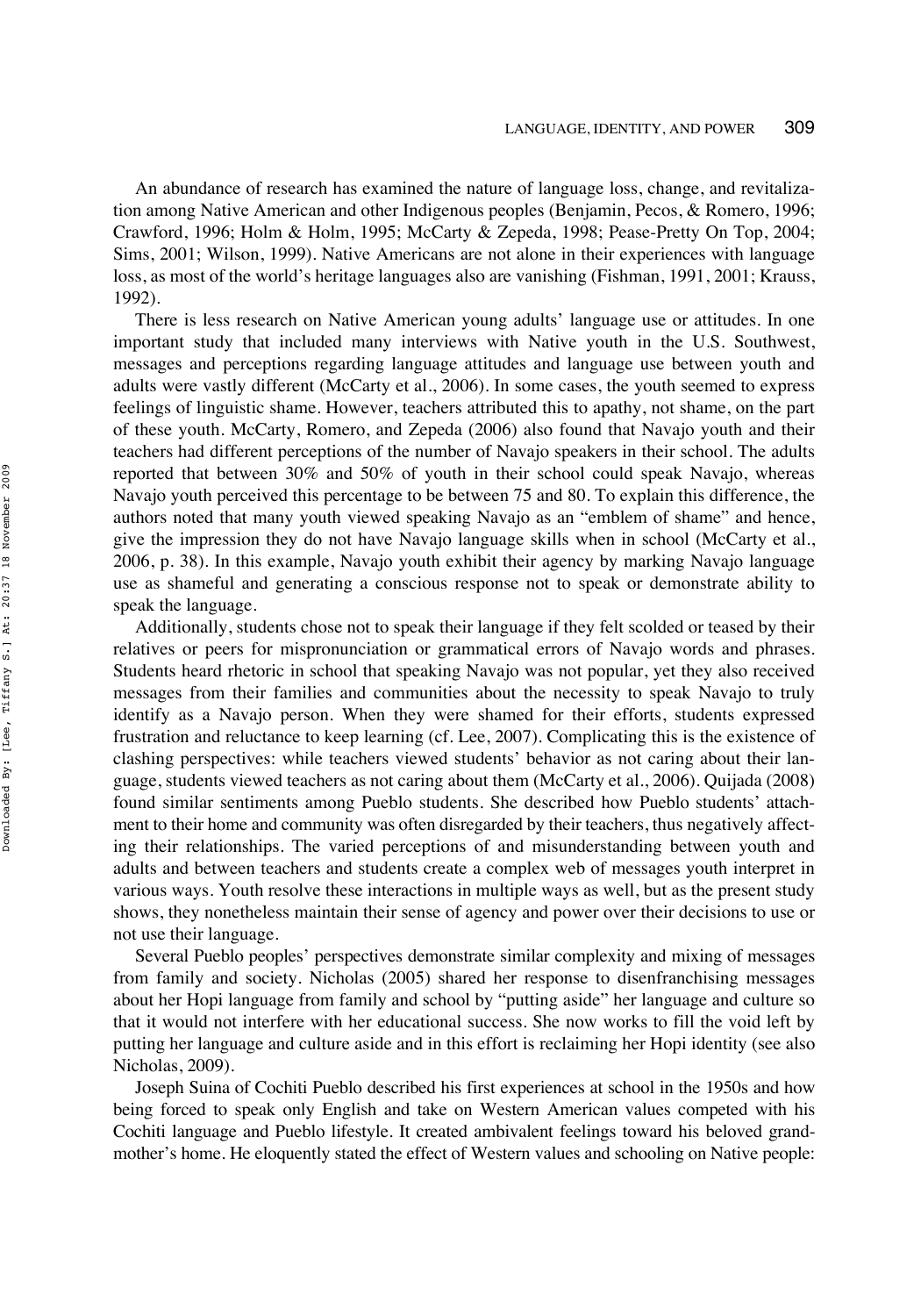The Indian was both attracted and pushed toward these new ways that he had little to say about. There was no choice left but to compete with the white man on his terms for survival. For that, I knew I had to give up a part of my life. (Suina, 1988, p. 299)

In response to language change and shift, many Pueblo communities have begun communitybased language planning to develop language programs for Pueblo youth. This has involved community-wide self-assessments of the languages spoken and learned, raising awareness of language shift, and planning language learning programs in the community and in collaboration with local school sites (Sims, 2006).

The studies and perspectives described in the preceding paragraphs outline a common experience of Native youth and adults with the hierarchical positioning of Native languages and English. There is a continuous negotiation by Native youth and adults to determine the place of Native languages in relation to the privileged position of English. Influences on youth's perceptions of their language include what May (1999) asserted as the tendency by the dominant society to associate English with a "modern" world and Native languages with a "traditional" world relegated to the past. In addressing the rights of Indigenous peoples in nation-states today, May explained that agendas to create a national identity privilege the dominant group of the nation-state. In the case of the United States, privilege is afforded to an English-speaking society based on Western European values. To create this national identity, May adds, "the language and culture of the dominant group comes to be viewed as the only vehicle of modernity and progress, and the only medium of 'national' identity. Alternatively, other cultural and language affiliations are viewed pejoratively as merely 'ethnic' and relatedly, as regressive and premodern" (p. 45). This ideology can have a potent influence on Native youth's perspectives on the relevancy of their Native language in their lives today.

The modern/premodern dichotomy sets up the problematic notion of "living in two worlds." This notion is problematic, first, because it centers the "problem" with Native peoples themselves (Deyhle, 1998). It also fails to recognize the multiple realities that youth negotiate in all settings, including home, community, school, and society. All people negotiate multiple realities, but the two-worlds notion makes problematic Native peoples' abilities to adapt to (or resist) the dominant society, when in fact Native peoples have been adapting to (and resisting) other peoples' cultures, values, and worldviews for hundreds of years.

Instead of a two-world dichotomy, this study focused on how Native youth negotiate the one world in which they live, a negotiation that encompasses varied, and often oppositional, expectations from sources in their homes, schools, and communities. The study focuses on young adults' reclamation of self with or without the heritage language in all the settings that they negotiate. The study explored the power relations and interactions Native youth experience at home, in school, and in the community with regard to learning and using their heritage language. It offers insight into how young people are responding, resolving, and internalizing mixed messages from powerful influences on the status of language use at home, in school, and in the community; the resulting impact on their identity; and the effect on how they define their place and role at home, in school, and in their community. As Benally and Viri (2005) suggest, this generation of youth and young adults may be one of the last generations to hear active Native language use in their communities, making their insights and experiences all the more imperative.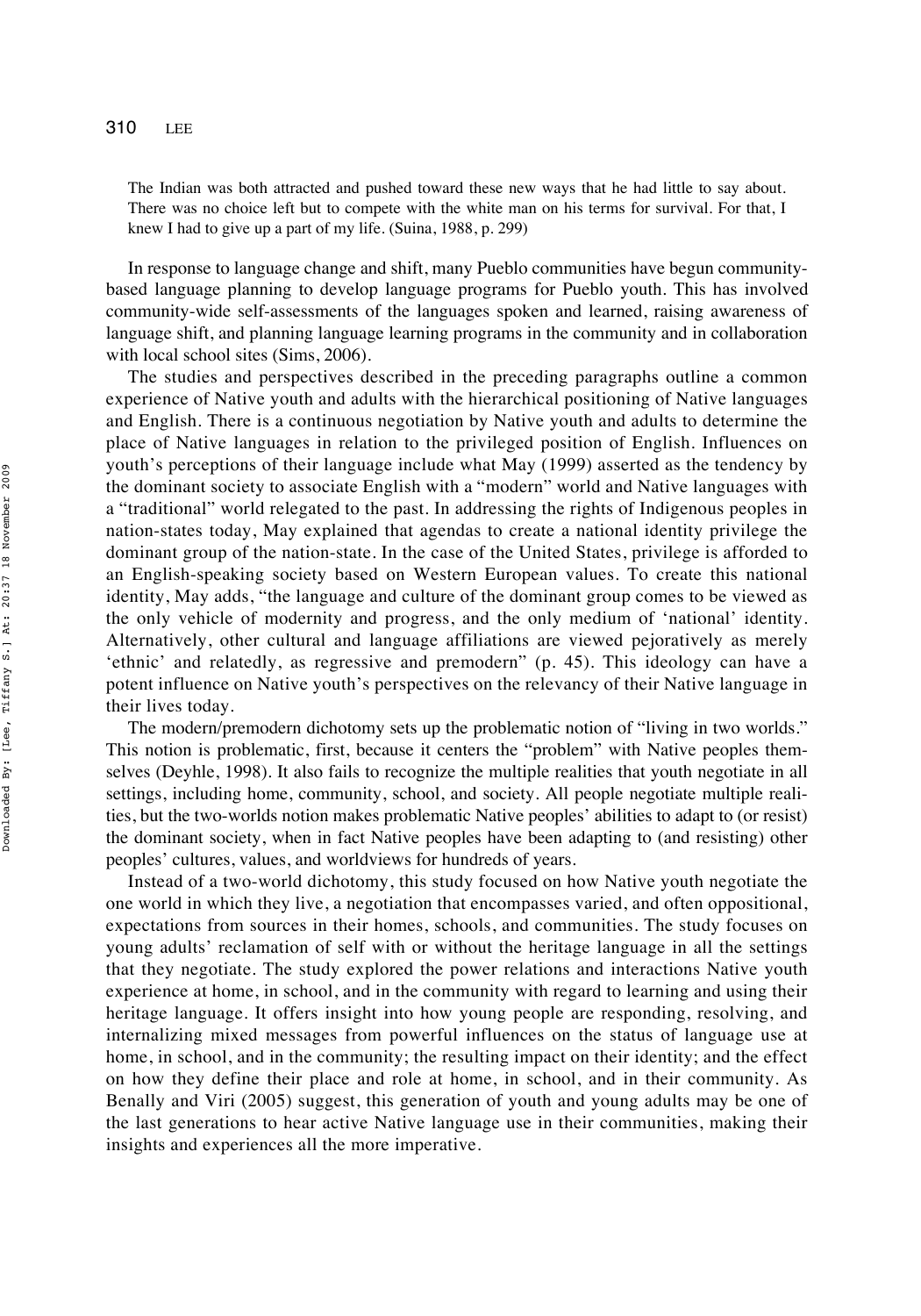#### METHODS

Study findings were derived from examining youth and young adults' counter-narratives taken from (a) interviews with Navajo teenagers and the transcriptions of those interviews (Lee 1999), and (b) written reflection papers from Native college students representing Navajo and Pueblo tribes. Counter-narratives, also known as counter-storytelling (Solórzano & Yosso, 2002), is a methodology derived from Critical Race Theory (CRT). CRT began as a movement in legal studies that expanded to many disciplines, including the examination of race within the social and political context of schooling. Its main objective is to place *race* at the center of analysis and perspective. CRT utilizes counter-storytelling, or narratives, to tell the stories that have often been ignored or marginalized (Delgado & Stefancic, 2001).

In the present study, counter-narratives offered Native youth and young adults the space to share their perspectives, knowledge, and experiences that actively counter the dominant society's and/or their Native community's narratives of their subdominant social place and role (Gilmore & Smith, 2005). The counter-narratives were the means by which Indigenous youth voiced their concerns, values, frustrations, celebrations, and dilemmas with regard to their heritage language and identity.

Data analyzed here derive from two studies, one, undertaken in 1999, focused on Navajo teenagers and the other focused on Native college students in 2006. In the first study, I interviewed 20 Navajo teenagers from 5 high schools across the Navajo Nation in the southwestern United States. All of the students lived on the Navajo Nation; fluency levels for understanding and speaking Navajo varied among the students. On average, the students rated themselves as "limited fluency," which entailed understanding most conversational Navajo when it is spoken slower than normal and the ability to say basic sentences and phrases in Navajo (Lee, 1999). The students volunteered to be interviewed, and each interview lasted about one hour. Except for greetings and introductions in Navajo, interviews were conducted in English. I interviewed students about their socialization experiences related to language learning and language use in their families, schools, and other social contexts. For example, students were asked to reflect across their lives about their families' and their own language use; their observed and preferred language used in school; their experiences in home, school, and religious contexts; and their values or ideas about the importance of their language.

In the second study, I asked students enrolled in a course I taught on Native-language issues to participate by sharing their reflection papers from the course. I taught this course in the fall of 2006. Nineteen Native college students representing Southwest tribal backgrounds, mostly Navajo and Pueblo, participated by allowing me to analyze their papers (4 each), which were on topics related to their experiences with language shift, language loss, language revitalization, and intersections of language and identity. I informed the students about the study but did not analyze their papers for this study until after I submitted their course grades. The reflection paper assignment was open-ended. I encouraged the students to reflect on their personal experiences as they related to the topics of the readings and discussion. Students wrote 4 papers each over the course of the semester.

The majority of students who participated were between 18 and 30 years old; 2 students were older than 30. They were all Native students, and their life experiences were very diverse, with some residing in their reservation community, some having recently relocated to the city with their families, and others having been born and raised in cities. Their Native-language fluency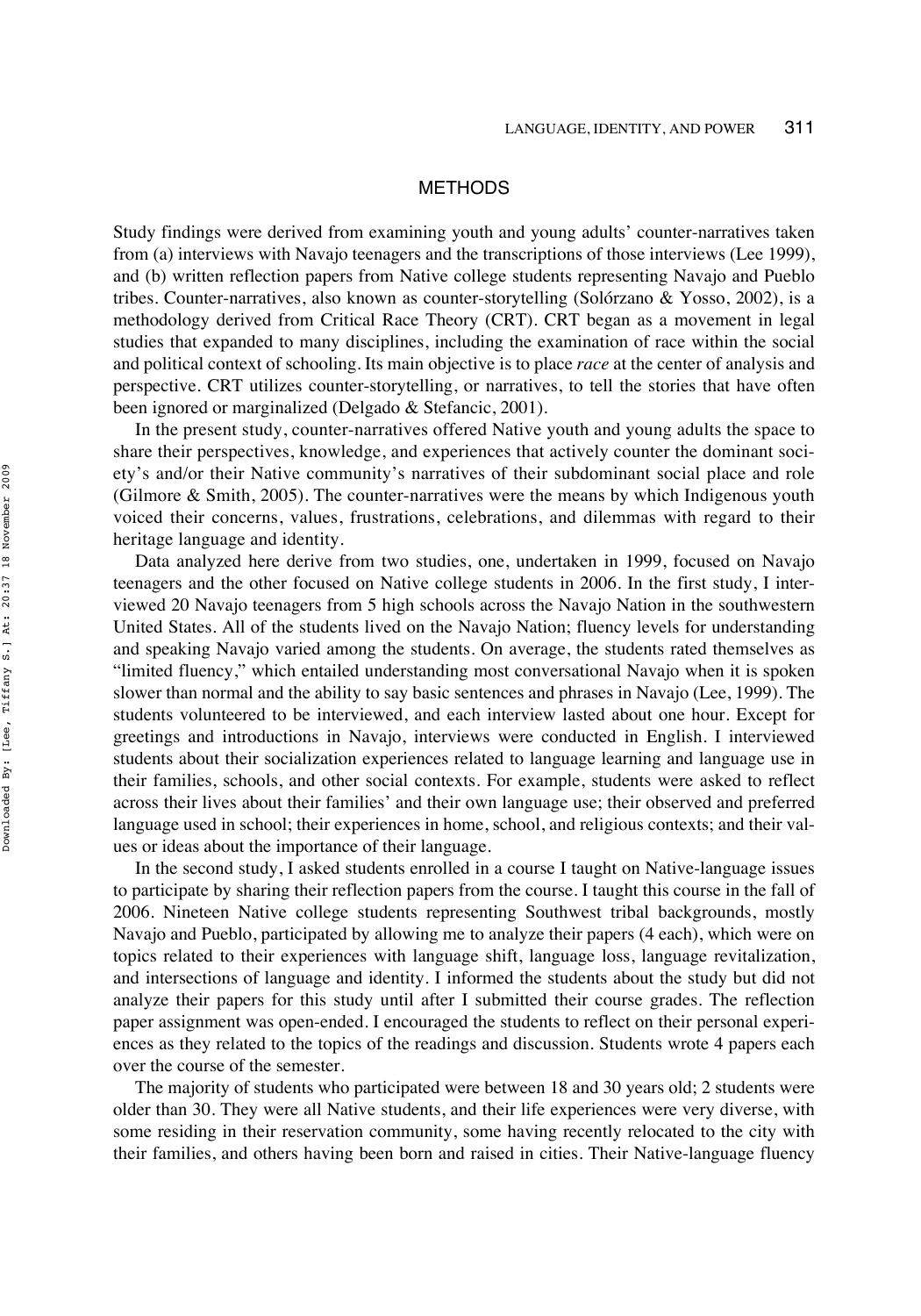also ranged widely, with several students who spoke and understood their language fluently and many others who were English-only speakers.

The interviews with teenage youth and the reflection papers collected from the college students serve as the foundational data for this study. The words, stories, impressions, and attitudes revealed in the interviews and papers are understood as examples of counter-narratives.

It is important to note that in order to elicit the personal stories from the students during the interviews and in the college class, several aspects of the research methods coincided with Indigenous-research methodologies (Smith, 1999) and highlighted the importance of the researcher's position and relationships with participants. My background as a Navajo/Lakota person influenced my interactions, relationships, and interpretations. I conducted this study from the position of someone who is personally affected by language shift and who is working toward language revitalization and sustainability by understanding youth perspectives.

My relationship with the participants was based on a personal connection. In the first study with Navajo teenagers, I had attended the schools and/or taught at the schools they were attending. I was able to relate to them on a personal level regarding my own reservation life experiences, school experiences, and home-based language experiences. I believe establishing this personal connection with the students allowed me to gain their trust and provide a comfortable environment, which allowed for more frank, open, and honest discussions.

As for the college students, I had known many of them from previous courses, but for all the students over the course of the semester, I related many personal experiences with our topics of study. I shared my passion for the topic and my stories with them. In this sense, I developed a relationship with the students that was more than academic—the relationship was also based on our shared Indigenous heritage and on a shared passion for Indigenous issues such as cultural sustainability, community transformation, and love for Indigenous cultures and people.

An additional important aspect of the research process in the case of the college students was my intentional facilitation of their inquisitiveness toward language issues in their families and communities. I asked them to listen, observe, and name what was happening in their families and communities regarding language use and language ideologies. I stimulated their critical consciousness about the language issues we learned about in class as they pertained to their own lives. Many students went beyond this by directly questioning their own family members about historical experiences and current opinions about the role of language in their communities.

#### ANALYSIS

I analyzed the interview transcripts and reflection papers through an inductive theorizing process (LeCompte & Schensul, 1999) informed by relevant themes in the literature to identify statements that were related to these themes. The literature on Southwest Native-language attitudes and choices has identified 4 relevant themes I expected to find in the students' statements: (a) expressions of respect for one's heritage language (Benjamin et al., 1996; Sims, 2006), (b) stigmatization and shame toward one's language (Benally and Viri, 2005; McCarty et al., 2006), (c) marginalization of one's language (Holm and Holm, 1995; Lee & McLaughlin, 2001), and, embedded in all this, (d) the resulting impact on identity (Benally and Viri, 2005; Lee, 2007). I expected to find statements that supported these previous research findings with similar populations.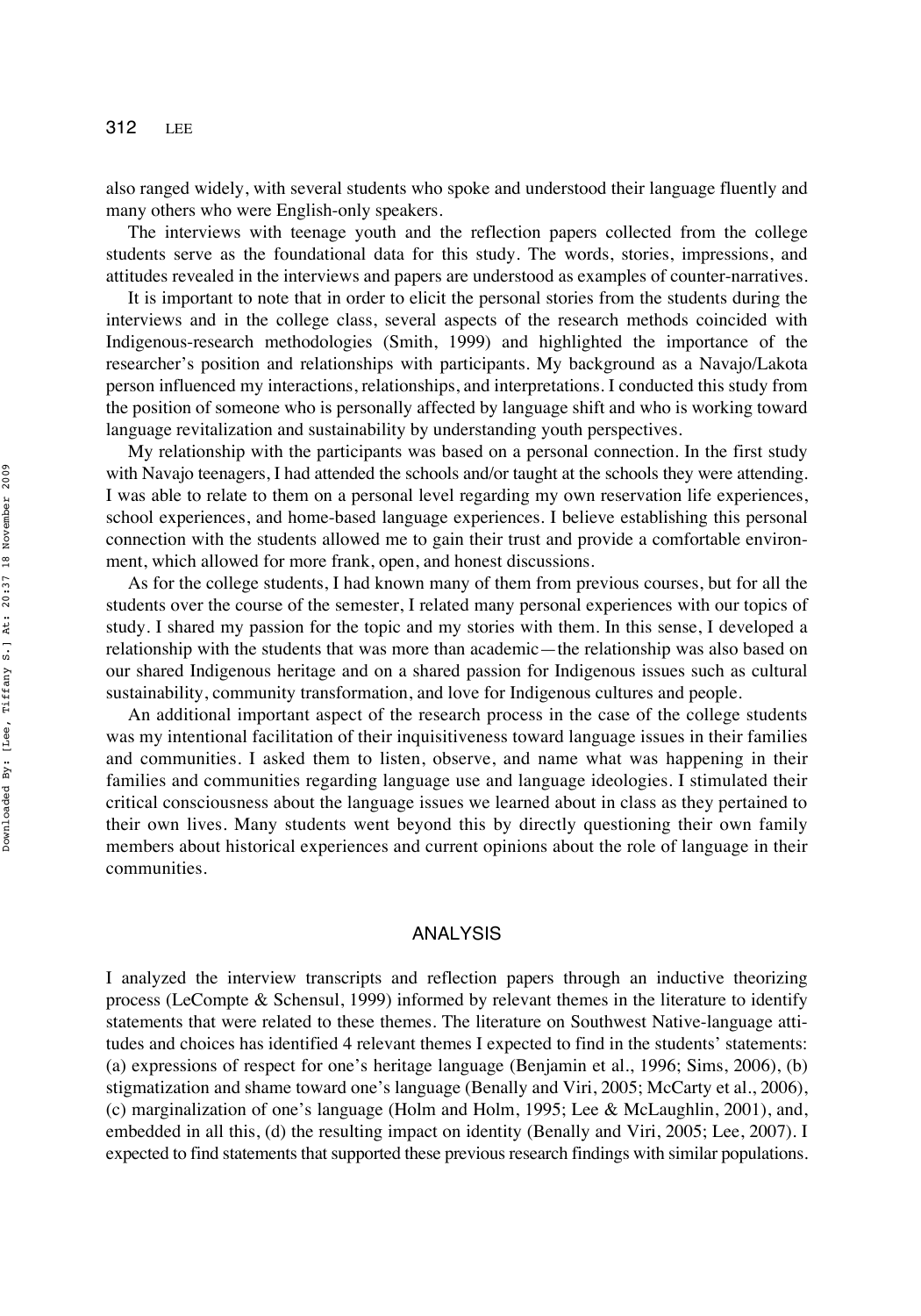One theme, not identified by previous research, also emerged. This was the theme of agency and desire to intervene on behalf of one's heritage language. Students expressed a desire to reclaim their language and their identity for themselves and their community. The following sections present the results for each thematic area.

## Respect

An examination of the students' counter-narratives showed that no student questioned the intrinsic value of his or her heritage language. Many students, from fluent speakers to non-speakers, expressed great respect for their language and heritage. Some acknowledged its necessity for accessing their spiritual beliefs and practices. For example, Kelly (all names are pseudonyms), a Pueblo<sup>1</sup> college student, stated, "I believe that the teachings of our culture, traditions, and beliefs are more meaningful when learned in our Native language than when we try to teach our children these beliefs and customs using another language." Other students connected their respect for their language with their respect for the elderly. Lawrence, a Navajo teenager, felt it was important for students to learn the language out of respect for older Navajos and to ensure that the language will not be lost. He said,

I'm not saying students should have to take Navajo, but they should at least know some of it. *Why?* Because that's who we are, so they can talk with elderly; they were here before us and they know more than us. Some of them have passed on and that's why we're losing our language.

This association of respect for the elderly and the language of the elderly was also expressed by Angie, another Navajo teenager. Angie said, "I wish I knew Navajo so I could talk to older people. I feel bad when I can't talk to an older person. It's not my fault. I wish someone had taught me." She described experiences in which an older person would approach her speaking in Navajo and she was not able to respond. Implicit in her remark is her sense of frustration with not being taught her heritage language.

Interestingly, even when students had negative experiences with regard to their language, they still held value and respect for it. One Navajo teen, Mark, said he had many negative experiences in trying to speak Navajo, such as scolding from adults and teasing from peers. Despite those negative experiences, he still held high value for the language. When asked about whether schools should place more or less emphasis on Navajo language, he said they should place more emphasis because Native Americans are losing their languages. When he would see children who spoke "perfect" Navajo to their grandparents, he was proud. He felt all Navajo children should know their language.

#### Stigmatization and Shame: Toward Language or Toward Self?

Interestingly, absent from the students' counter-narratives were direct expressions of shame for their heritage language. Instead, students revealed expressions of embarrassment for their own limited Native-language ability, not necessarily embarrassment or shame with the language itself. They also shared how this impacted their identity and sense of self.

<sup>&</sup>lt;sup>1</sup>Many Pueblo students in this study come from very small communities. To provide more protection of their anonymity, I list their tribal affiliation as "Pueblo" without naming their specific Pueblo community.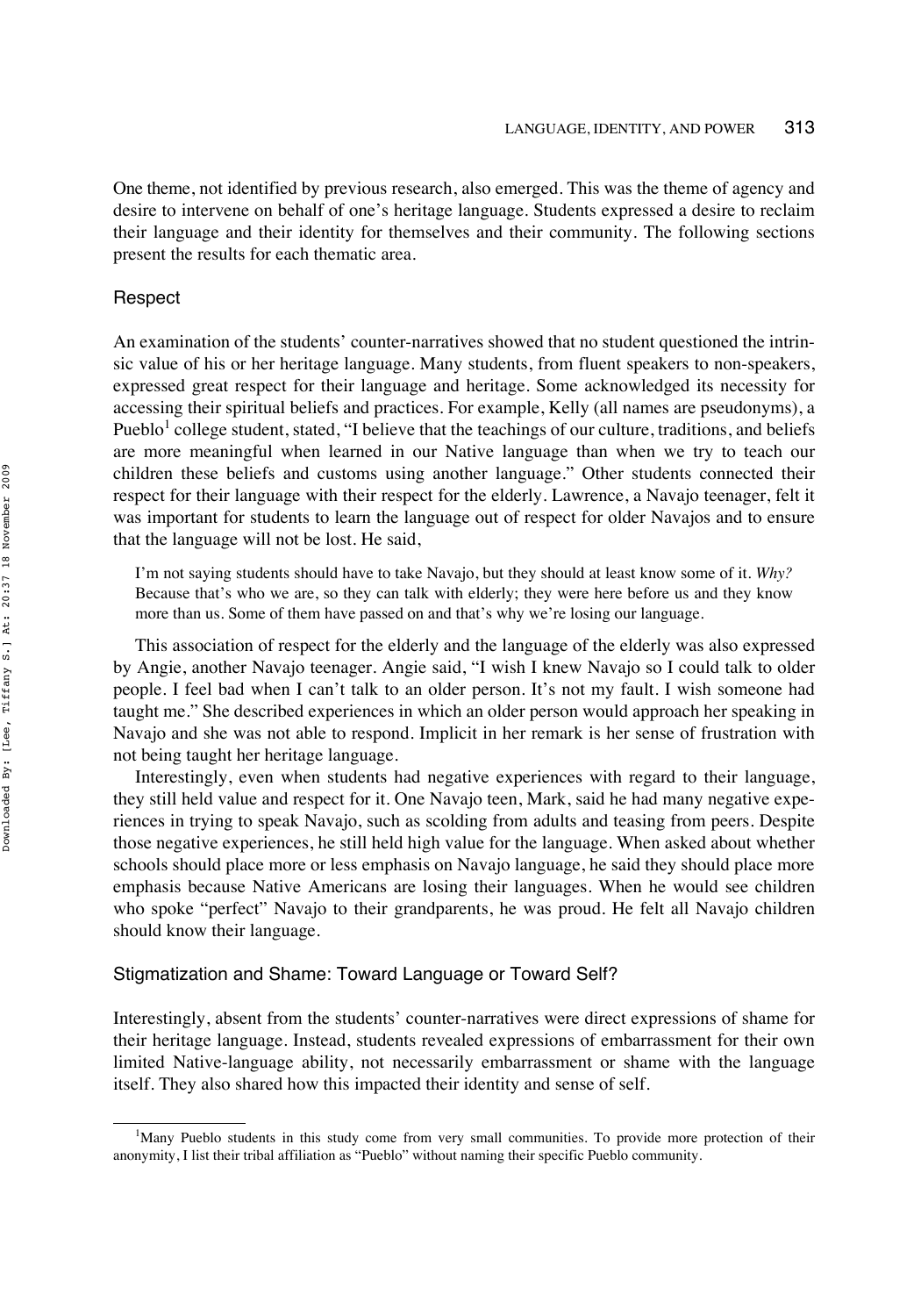#### 314 LEE

Natalie, a Pueblo college student who conducted a class research project on the impact of language shift in her community, shared this insight about young people's embarrassment with their limited fluency in their Native language:

Many times fluent speakers believe that the younger generations simply don't want to learn their Native Tewa language; however this is not always the case. From my research, there are many young people who respect the language but have a difficult time putting themselves out into the community where they should be speaking the language. Their reasons for not taking part in community activities are due to their own fear of making mistakes and feeling embarrassed in front of elders.

Similar to the remarks made by the Navajo teenager Angie, remarks by a Navajo college student named Marjorie showed embarrassment about her limited Navajo skills; she resorted to lying to people about her heritage to avoid the criticism from her own people.

I worked a full-time job as a tax preparer . . . and I recall some of the times when I needed to get another Navajo to interpret for me, since I was unable to speak Navajo. I remember comments from my clients, especially the elders, words being said such as, "Why don't you speak Navajo? What is wrong with you? Why don't you know your language?" I did get tired of this and started to tell people that I was of a different tribe. It made me feel guilty, but what else was I supposed to say or do?

Marjorie's comment points out the importance of bilingualism. Marjorie's experience counters the messages that students hear about the need for English for upward social and economic mobility. In this scenario, she clearly needed to be bilingual in Navajo and English, to interpret and translate, as part of her job skills. Her comment also counters messages of the Navajo language as a disenfranchised and marginalized societal language. It is undoubtedly of necessity and useful in this "modern"-day activity of tax preparation. Unfortunately, the message Marjorie takes away is one of embarrassment and shame for not knowing how to speak her heritage language.

These youth's counter-narratives suggest that the "shame" youth and young adults express has more to do with the feelings they attribute to their own limited ability and limited fluency in their Native language. In response to messages and expectations they encounter with regard to their Native language, these students blame themselves for their lack of ability. Those that realized the unfairness and injustice in this blaming—such as the many teenagers who stated in their interviews that their tribal government and schools should take more responsibility in providing more and effective opportunities for them to learn—became resistant and frustrated. In turn, students redefined and reasserted their sense of Native identity given their personal level of Native-language fluency. These testimonies are examined later in the article.

#### Marginalization

As mentioned earlier, May (1999) asserts that, by nature of the dominant society's hegemonic position, the dominant language is the only language that signifies "progress" and is associated with modernity and advancement. In other words, the dominant language is positioned in a place of privilege and higher status in comparison to Indigenous languages. Conversely, nondominant cultures and languages are relegated to a position in the past, as static, and as vanishing. This message is perpetuated in school systems through a hidden curriculum and through the school's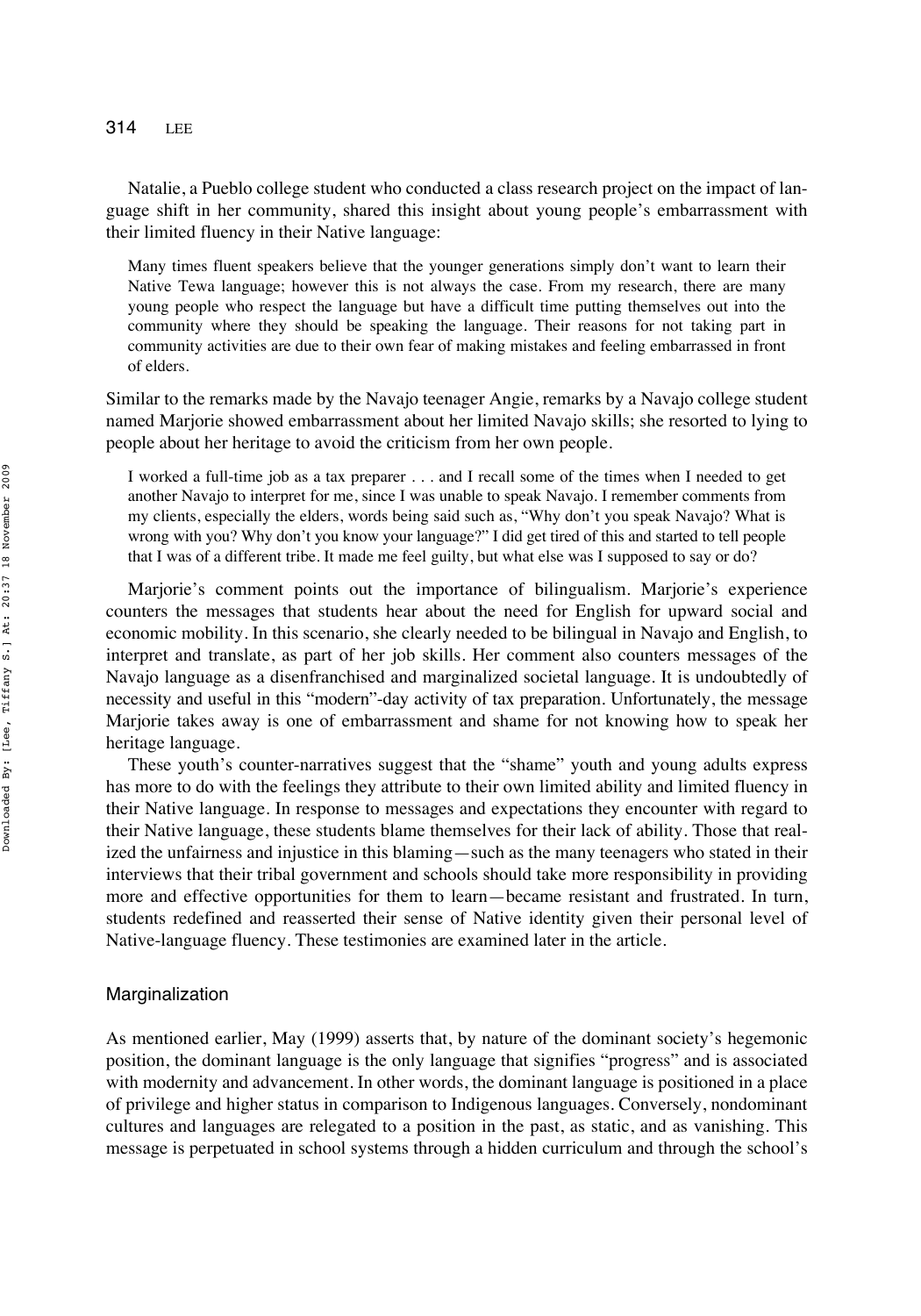celebrations, holidays, and activities. The students in the present study recognized this marginalization of their Native language, not only within their school systems, but also within their communities. For one Navajo college student named Kristie, this sense of marginalization extended to her family's Navajo ways of life:

During the years I attended public school, I realized I was not learning my Navajo language, and I felt I was drifting away from my culture. . . . I used to think my family was not meeting the aspects of the Anglos' way of life.

The "aspects of the Anglos' way of life" represents those things that are associated with the dominant culture and society. Kristie used to believe her family needed to achieve this way of life in order to "progress." Her education has helped her to see this viewpoint through a more critical lens.

Natalie (Pueblo) recognized the marginalization of her participation in the ceremonial life of her community. She expressed an intense desire to participate through her Native language:

Cultural reasons greatly motivate me to learn my language. Although I practice my culture in many ways, I can't say I truly know my culture if I can't speak my language. The two are tied together and one can't exist without the other. Because of this interdependency, I feel scared not to learn my Native language since I will also be losing my culture. I no longer want to hear the English version of the meaning behind our traditional songs; instead I have a strong desire to understand our songs as a Tewa person.

Natalie attributed a discrepancy between her identity as a Tewa person and an incomplete understanding of her culture because she could not understand or speak her ancestral language. This desire to know their language in order to fully understand their culture was very apparent in the youth's counter-narratives. Yet they also expressed frustration with their own communities' differences in priorities. Danielle, a Pueblo college student, analyzed it this way:

Personally, I feel that the reason why there has not been a successful language revitalization program in my community is because people have ranked other issues such as economic development, infrastructure development, blood quantity requirements,<sup>2</sup> and personal conflicts as more important than preserving our language.

Similarly, another student, Don (Pueblo), who is older and a fluent speaker of his language, shared this insight with regard to his community:

Every morning, I dread walking out the door of my house for fear of facing another day of speaking English to people who should be speaking our Keres language. Everywhere I turn, someone is talking in English to other Keres-speaking people in our community.

Danielle and Don recognized the marginalization of their Native languages from people within their communities based on the absence of language programs and a preferred use of English. Danielle offered further insights into what Crawford (1996) hypothesizes as one reason for language shift: that modernity, economic development, and social integration are more

<sup>2</sup> Blood quantum requirements are utilized in many Native communities to determine eligibility to enroll in the Nation. The federal government initiated this form of enrollment and set the standard requirement at one-fourth blood quantum to enroll. Recently, some Native nations have modified or changed this requirement altogether, while many maintain and enforce the federal standard.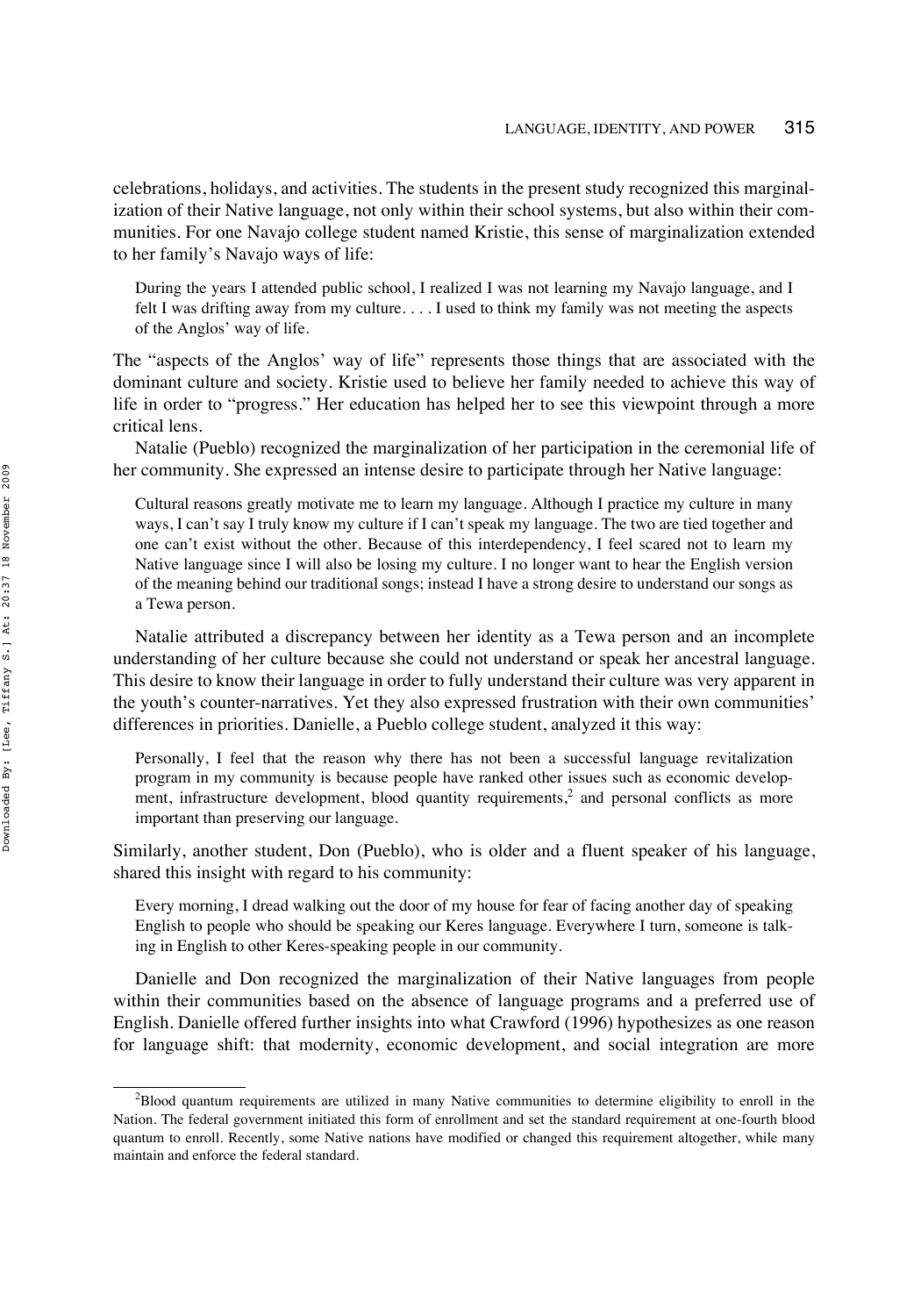dangerous than the repressive language policies of schools because the former are signs from within of community change and assimilation. Danielle's observation is indicative of Crawford's position. She said,

The most obvious cause for our lack of knowledge in our language and culture points to the fact that we are no longer spending time at home learning traditional aspects of our culture from our grandparents and elders, instead we are off learning things about the modern, English-dominated world around us. The scary thing is that the BIA [Bureau of Indian Affairs] schools are no longer the obvious threat to our survival as a culture, now the danger is internal; it is within us as a community.

Danielle and Don's comments reflect their observations of their communities' internalized assimilation ideologies about language, which result in the marginalization of Native languages by Native peoples. Their perspectives counter and respond to community discourse about the importance of language in identifying oneself as a Native person. They name the internal conflict within their communities to place Native language at the center of learning and family life.

These students' insights, observations, and critical analyses shed light on a new theme that emerged from the data that has not been addressed in the literature. Throughout the college students' narratives, the youth described experiences of awakening to these issues of language shift and change in their communities. They became conscious of the denial they and their families have felt regarding language loss. With the awareness of the threat of language loss now more present, they demonstrated a sense of agency and proactive motivation to transform their families and communities toward language maintenance and language revitalization.

#### Agency and Intervention

Human agency has been discussed in the critical studies literature as encompassing individual motivation and ability to transform social injustices through collective action (Giroux, 1988). I use the term to emphasize the nature of the youth's attitudes and decisions. The realization of language shift in their families and communities empowered these youth to create positive change toward language maintenance or revitalization. In the interviews and their writing, many students articulated their desire to make an impact in their community, such as by bringing more awareness about language shift and by implementing their own strategies to influence young people's mindsets about their Native languages. Kelly (Pueblo) explained how she experienced the denial of language shift in her own family:

I was freaked out how much I was in denial, and also how much my family is still in denial [about language shift]. I would ask them how they felt about how little our youth and our elders were starting to speak our language. My family was like, that is not true, and we still speak our language. Then I would just start talking about other things going on in my life or some stories about my greatgrandmother and other relatives. Then I would catch them talking in English, and I would raise my eyebrows and they would snap, too, that they were speaking more and more English. It angered many of my family members that I was being that observant about our use of our Native language.

The students realized that they have an influence on their families' thinking and behavior just by heightening awareness about language shift. Kristie (Navajo), the student who felt her family was not progressing because they were not conforming to the dominant society's ways of life, developed a renewed sense of agency in asserting her Navajo identity after she went to college.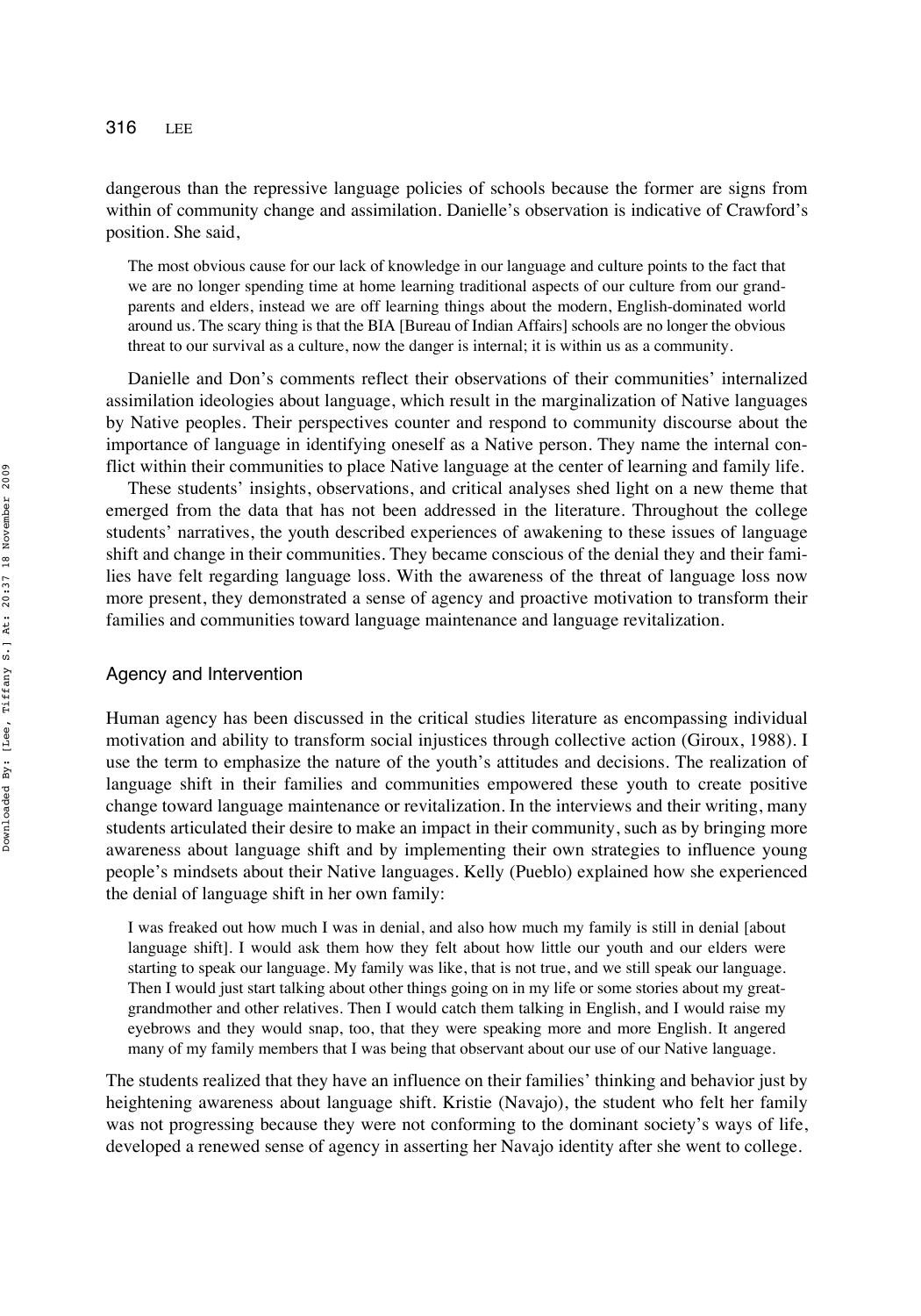After I graduated high school, I realized I must rediscover my Navajo identity because I didn't want to disrespect my family and my Navajo people or lose my Navajo culture. To this day, I present myself as a Navajo and learning to become fluent with my Navajo language.

Similarly, when students were confronted with challenges or opposition to their expressions of their Native sense of self through their language, they expressed resistance to those confrontations and reaffirmed their identity, heritage, and language, regardless of their level of Nativelanguage fluency. For example, Christine (Navajo) explained how she counteracted an experience of degradation of her language and culture:

Now as I continue my life journey I have found that not everyone appreciates and respects another's culture or language. I was told not to speak my language at work and have once again been threatened. I have been through a lot of stress and realize that there will always be battles with those whom [*sic*] disrespect [Navajo language and people]. My children are currently learning Navajo and we continue to make it fun. My eldest son has enrolled in Navajo classes and has learned so much. We know whom [*sic*] we are and will never generate shame as to our identity.

Another Navajo student, Rose, took seriously the messages regarding the importance of her language as a means to connect to her culture and identity. But she did not allow these messages to diminish her sense of being a contributing member of her community.

Since I can remember, I have the thought stored in the back of my mind and I have been telling myself: "Yeah, *one day* I will learn my language." One day. The days are bypassing me and as each day elapses, I lose out on my language. When I think about this situation, it makes me feel bad. It almost makes me feel inadequate as a Navajo. Sure, language is like the backbone of a culture but just because I cannot speak my language does not entirely mean that I am not a *good* Navajo.

After becoming cognizant of the language shift occurring in their families and across Native communities, these youth expressed a desire to intervene through their own research, language practices at home, and personal efforts to learn their heritage language. That such motivation exists is a hopeful sign, as the survivability of Native languages requires youth who are committed to learning, using, and passing on their language.

# IMPLICATIONS FOR INDIGENOUS COMMUNITIES AND LANGUAGE REVITALIZATION MOVEMENTS

The implications of this research center on the importance of understanding contemporary Native youth identities—specifically the role of their Indigenous languages in their perceptions of what it means to be an Indigenous person. Are their feelings toward their Native language a mixture of shame and pride? Is *shame* misunderstood in that their shame is with themselves, not the intrinsic value they place on their language? These students' counter-narratives demonstrate that language is a large part of their identity, but they struggle with how to learn their language and maintain it in a world that often makes such choices difficult. Yet they remain strongly assertive in their sense of self as a member of their heritage language community, even when they feel limited in fully accessing and understanding their culture and its associated worldview.

 The students' counter-narratives generate a necessary and broader discussion of the internalized assimilation of Native peoples. Native language shift and change are unlike what Native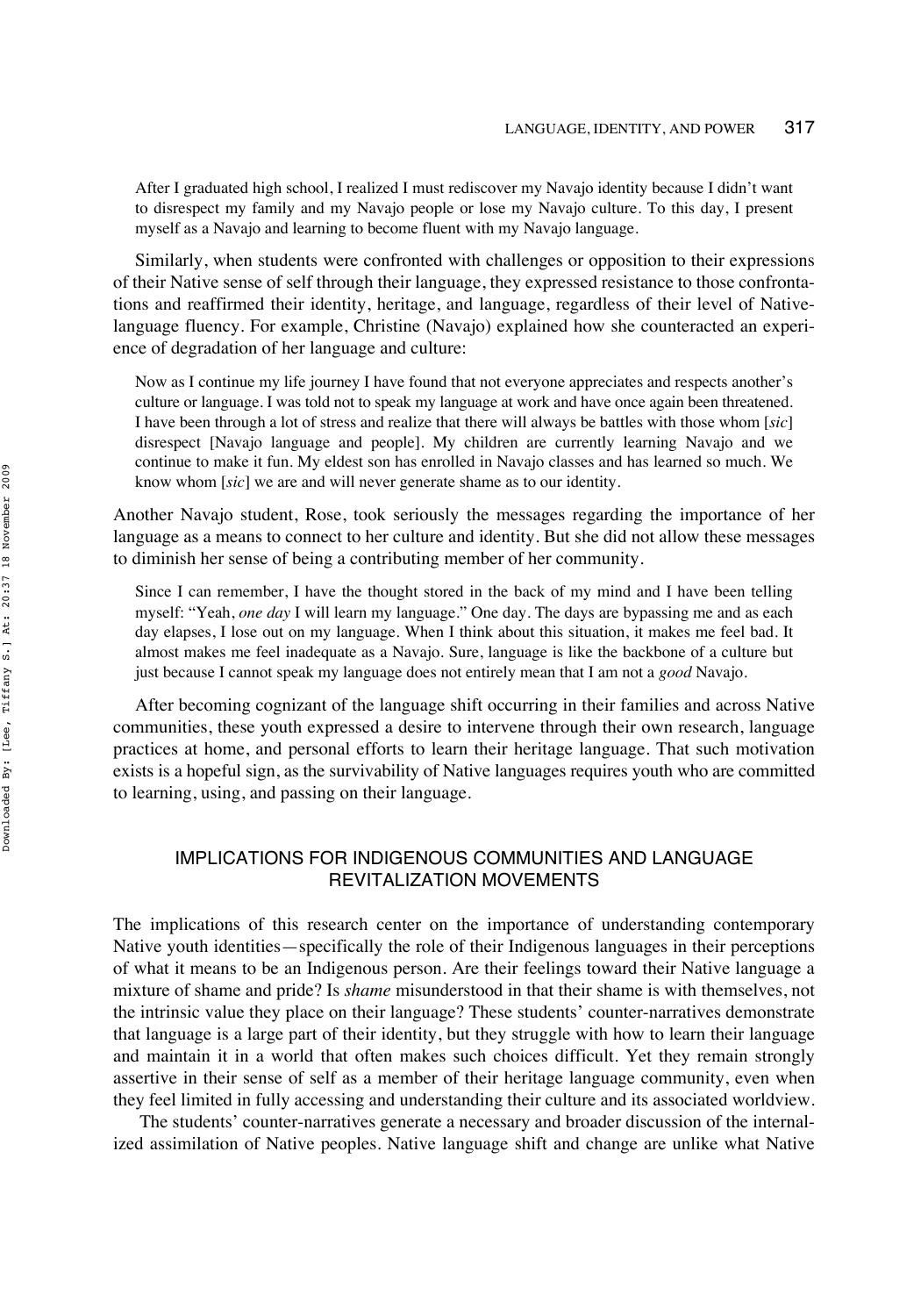people have ever experienced, and their responses to that shift and change require many layers of negotiation from individuals to institutions within those communities. While the school initially had a dominant role, that is not the only factor that is promoting marginalization of Native languages today (Benally & Viri, 2005; Sims, 2006). The students' perspectives in this study can help to initiate those important discussions that need to take place within our Native communities about reclaiming language and reinserting it purposefully into everyday community and family life.

The ultimate purpose of this study is to help reclaim Native languages by sparking a critical Indigenous consciousness important for language revitalization efforts. Related to human agency and Freire's (1993) discussion of critical consciousness, I define critical Indigenous consciousness as an awareness of the historical and broad oppressive conditions that have influenced current realities of Indigenous people's lives. This awareness leads to acknowledging, respecting, and embracing one's role in contributing to and transforming their communities and families. It is also a realization that becoming a complete human being according to Indigenous worldviews is through service to family, and community (Cajete, 1994). By serving one's community, one's needs and goals are freed from a dominant, hegemonic position and viewed from an Indigenous perspective, which allows for transformation and is vital for the protection of Indigenous lands, people, culture, and languages (Smith, 2003).

The students' counter-narratives demonstrated that awareness of the issues surrounding language loss and their personal impacts on their families and communities can motivate youth to resist and transform these situations. For example, Natalie is continuing her research in her community to inform and implement a language program. Kelly continues to raise her family's consciousness about their language choices with her gentle reminders. In turn she has said her family views her as the "language police." Another student, Jolene (Pueblo), promotes Nativelanguage learning and use in her family with games she invented to play with her younger relatives that require them to use their Native language. The older student, Don, has presented his observations and ideas to his tribal council about the nature of language shift in his community.

These young people are trying to make a difference; reflecting a critical Indigenous consciousness, they are asserting their agency in reversing language shift. At the same time, they are redefining and reasserting their own personal identity as Native people within the realm of language change. As one student, Doreen (Colville) articulated it,

Our miseducation, and even the loss of many of our Indigenous languages, painful and unjust as these things are, inform who we are now as Indian people, and provide the energy necessary to regroup, revitalize and even, in some respects, reinvent who we are.

Doreen's statement succinctly describes a role many Native youth now feel responsible to fulfill. The students demonstrate that defining a Native identity for youth and young adults is not a simple, uncomplicated process, and that youth's Native identity now encompasses multiple levels of cultural access, participation, and knowledge with or even without the Native language. While many youth in this study realized the inherent value of their language, maintaining and transmitting language is more difficult when they have to live with competing values and needs in their communities. Our Native languages and communities need our youth and young adults not only to realize the intrinsic value of their language, but to act on that value by committing to their language in a world that often sends them powerful mixed messages that marginalize, stigmatize, and induce feelings of embarrassment or shame with their own limitations in their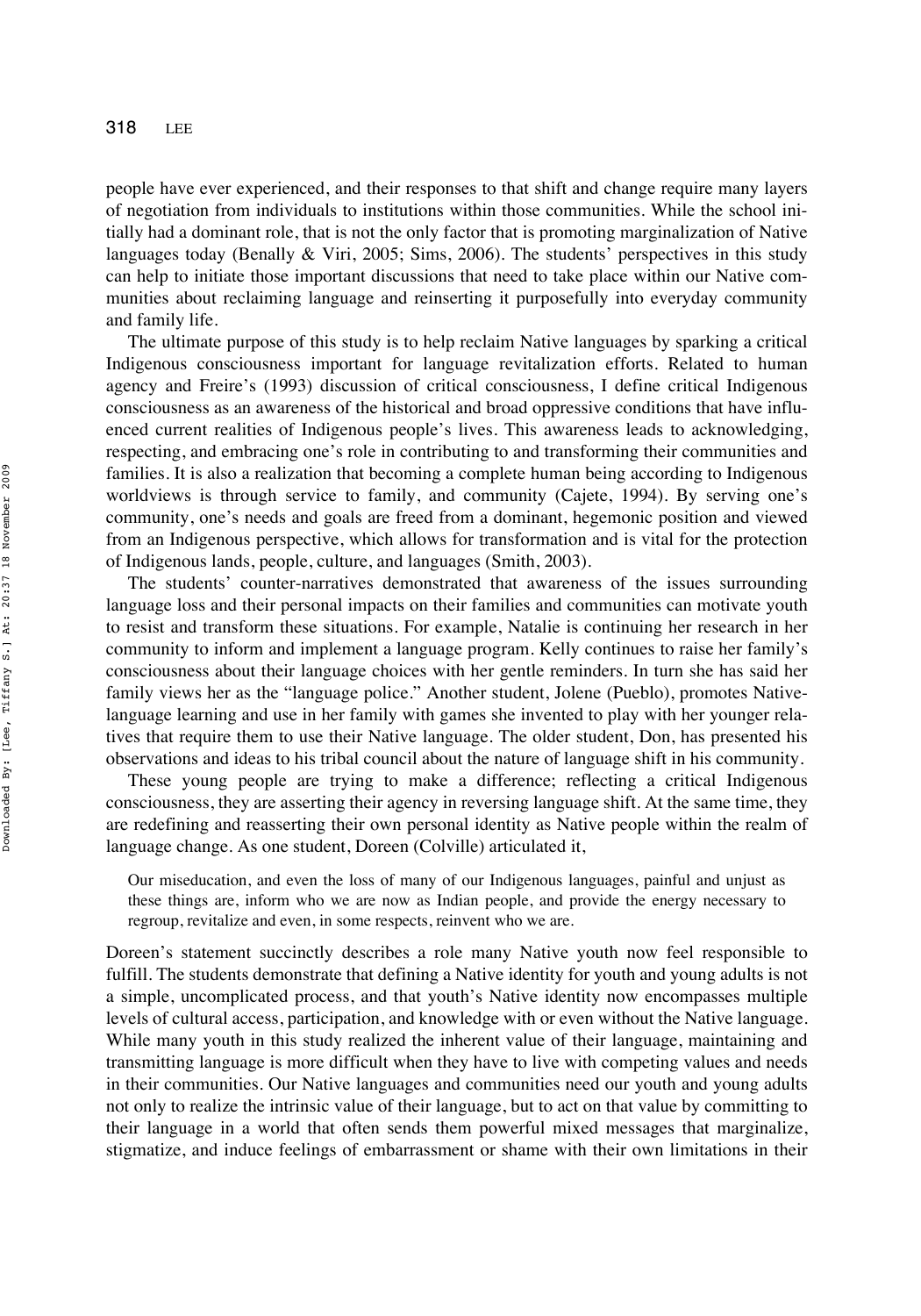language. The students who commit to confronting this challenge provide an inspirational lesson for us all.

#### **REFERENCES**

- Benally, A., & Viri, D. (2005). *Diné bizaad* [Navajo language] at a crossroads: Extinction or renewal? *Bilingual Research Journal*, *29*(1), 85–108.
- Benjamin, R., Pecos, R., & Romero, M. E. (1996). Language revitalization efforts in the Pueblo de Cochiti: Becoming "literate" in an oral society. In N. H. Hornberger (Ed.), *Indigenous literacies in the Americas: Language planning from the bottom up* (pp. 115–136). Berlin: Mouton de Gruyter.
- Cajete, G. (1994). *Look to the mountain: An ecology of Indigenous education*. Durango, CO: Kivakí Press.
- Crawford, J. (1996). Seven hypotheses on language loss: Causes and cures. In G. Cantoni (Ed.), *Stabilizing indigenous languages* (pp. 51–68). Flagstaff: Northern Arizona University Center for Excellence in Education.
- Delgado, R., & Stefancic, J. (2001). *Critical race theory: An introduction*. New York: New York University Press.
- Deyhle, D. (1998). From break dancing to heavy metal: Navajo youth resistance and identity. *Youth and Society*, *31*(1), 3–31.
- Fishman, J. A. (1991). *Reversing language shift: Theoretical and empirical foundations of assistance to threatened languages*. Clevedon, UK: Multilingual Matters.
- Fishman, J. A. (Ed.). (2001). *Can threatened languages be saved? Reversing language shift, revisited—A 21st century perspective*. Clevedon, UK: Multilingual Matters.
- Freire, P. (1993). *Pedagogy of the oppressed: 30th anniversary edition*. New York: Continuum.
- Gilmore, P., & Smith, D. (2005). Seizing academic power: Indigenous subaltern voices, metaliteracy, and counternarratives in higher education. In T. L. McCarty (Ed.), *Language, literacy, and power in schooling* (pp. 67–88). Mahwah, NJ: Lawrence Erlbaum.
- Giroux, H. (1988) *Teachers as intellectuals: Toward a critical pedagogy of learning*. Westport, CT: Greenwood.
- Holm, A., & Holm, W. (1995). Navajo language education: Retrospect and prospect. *Bilingual Research Journal*, *19*(1), 141–167.
- Krauss, M. (1992). The world's languages in crisis. *Language*, *68*, 1–10.
- LeCompte, M. D., & Schensul, J. J. (1999). *Analyzing and interpreting ethnographic data.* Walnut Creek, CA: Altamira Press.
- Lee, T. S. (1999). *Socialization influences on Navajo teenagers' language attitudes and language use*. Unpublished doctoral dissertation, School of Education, Stanford University.
- Lee, T. S. (2007). "If they want Navajo to be learned, then they should require it in all schools": Navajo teenagers experiences, choices, and demands regarding Navajo language. *Wicazo Sa Review,* Spring, 7–33.
- Lee, T. S., & McLaughlin, D. (2001). Reversing Navajo language shift, revisited. In J. A. Fishman (Ed.), *Can threatened languages be saved? Reversing language shift, revisited: A 21st century perspective* (pp. 23–43). Clevedon, UK: Multilingual Matters.
- May, S. (1999). Language and education rights for Indigenous peoples. In S. May (Ed.), *Indigenous community-based education* (pp. 42–66). Clevedon, UK: Multilingual Matters.
- McCarty, T. L., Romero, M. E., & Zepeda, O. (2006). Reclaiming the gift: Indigenous youth counter-narratives on Native language loss and revitalization. *American Indian Quarterly*, *30*(2), 28–48.
- McCarty, T. L., & Zepeda, O. (Guest Eds.). (1998). Indigenous language use and change in the Americas [Theme Issue]. *International Journal of the Sociology of Language*, *132*.
- Nicholas, S. E. (2005). Negotiating for the Hopi way of life through literacy and schooling. In T. L. McCarty (Ed.), *Language, literacy and power in schooling* (pp. 29–46), Mahwah, NJ: Lawrence Erlbaum.
- Nicholas, S. E. (2009). "I live Hopi, I just dont speak it"—The critical intersection of language, culture, and identity in the lives of contemporary Hopi youth. *Journal of Language, Identity, and Education*, *8*, 321–334.
- Pease-Pretty On Top, J. (2004). *Native American language immersion: Innovative Native education for children and families*. Battle Creek, MI: W. K. Kellogg Foundation Project of the American Indian College Fund.
- Quijada, P. (2008, March). Tribal critical race theory and educational spaces: (Re)examining schooling experiences of Indigenous youth. Paper presented at the Annual Meeting of the American Educational Research Association, New York, NY.